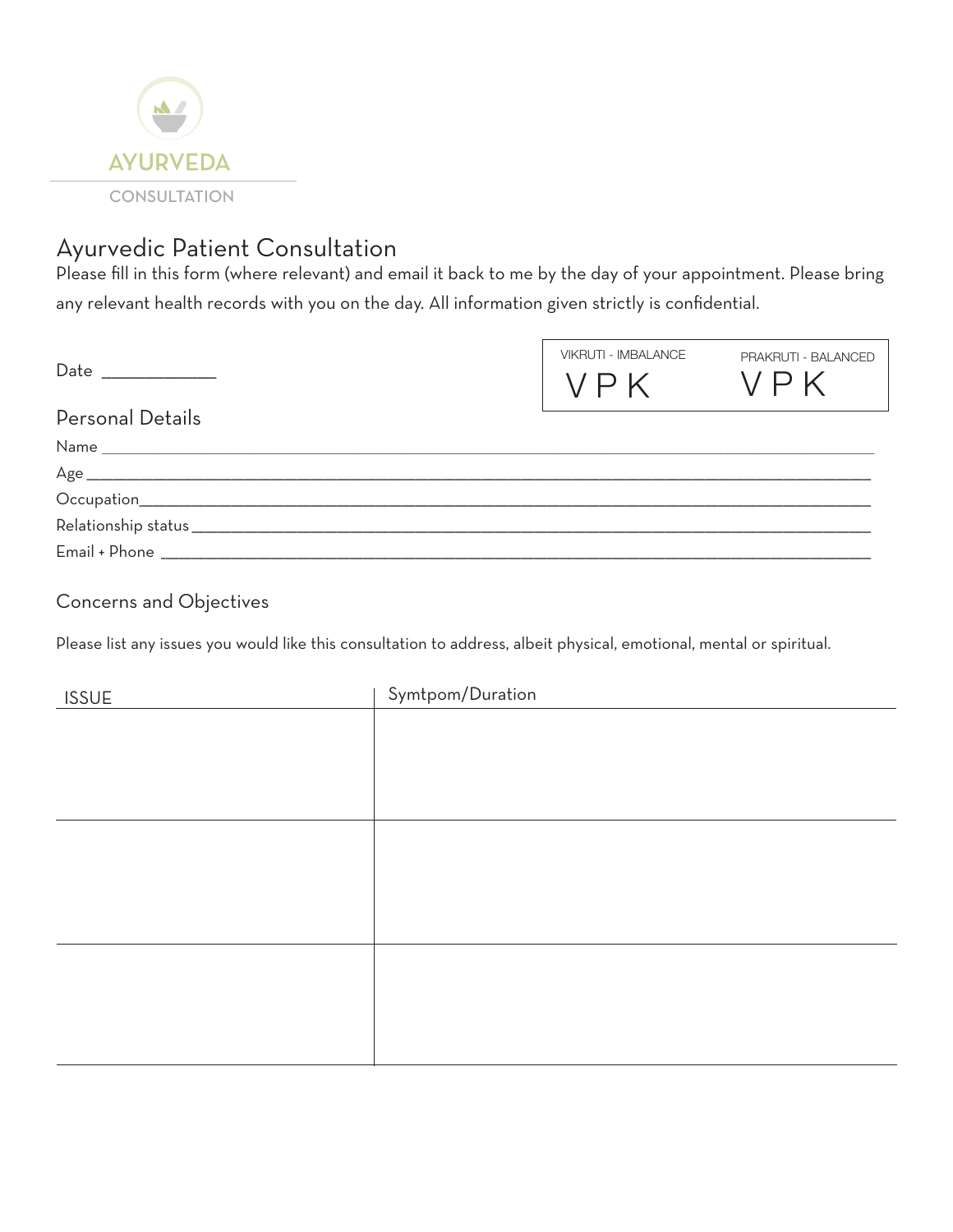

#### **CONSULTATION**

Have there been any recent changes or conerns in the following areas:

| <b>VATA</b>                               | <b>PITTA</b>                                               | KAPHA                                                | <b>AMA</b>                                        | <b>GENERAL</b>                               |
|-------------------------------------------|------------------------------------------------------------|------------------------------------------------------|---------------------------------------------------|----------------------------------------------|
| $\bigcirc$ dryness<br>$\bigcirc$ insomnia | $\bigcirc$ diarrhea<br>$\bigcirc$ loose stool<br>allergies | $\bigcirc$ congestion<br>$\bigcirc$ food/respiratory | O coating on tongue<br>$\bigcirc$ low grade fever | O energy level<br>$\bigcirc$ throat/eye/ears |
| $\bigcirc$ gas                            | $\Omega$ nausea                                            | $\bigcirc$ edema                                     | $\bigcirc$ excess sleep                           | $\bigcirc$ chest/lung/heart                  |
| $\bigcirc$ bloating                       | $\bigcirc$ migraines                                       | $\bigcirc$ heaviness                                 | $\bigcirc$ malaise                                | O agni (appetite/digestion)                  |
| $\bigcirc$ constipation                   | $\bigcirc$ vomiting                                        | O dullness<br>burning or difficult                   | $\bigcirc$ lethargy                               | O urine: clear, cloudy                       |
| $\bigcirc$ hemorroids                     | O skin rash, acne                                          | O dull, vague pain                                   | $\bigcirc$ lack of energy                         | $\bigcirc$ nails                             |
| O muscle:                                 | $\bigcirc$ bruising                                        | $\bigcirc$ cold, clammy hands                        | $\bigcirc$ lack of appetite                       | $\bigcirc$ menses                            |
| twitching                                 | $\Omega$ excess thirst                                     | $\bigcirc$ difficulty                                | $\bigcirc$ sinking stool                          | $\bigcirc$ menopause                         |
| cramping,                                 | $\bigcirc$ burning pain                                    | sweating                                             | $O$ pregnancy                                     |                                              |
| numbness<br>weakness                      | $\bigcirc$ spontaneous<br>bleeding                         | $\bigcirc$ frequent<br>urination                     | O other/OBGYN                                     |                                              |
| $\bigcirc$ joint pain                     | $\bigcirc$ tender to touch                                 | $\bigcirc$ excess oily skin                          |                                                   |                                              |
| $\bigcirc$ stiffness                      | O excess body heat                                         | $\bigcirc$ excess sleep                              |                                                   |                                              |
| $\bigcirc$ shifting,                      | O interrupted sleep                                        | O depression, greed,                                 |                                                   |                                              |
| tearing pain                              | $\bigcirc$ anger, rage,                                    | $\bigcirc$ attachment                                |                                                   |                                              |
| $\bigcirc$ dry cough                      | envy, critical,                                            | $\bigcirc$ mental lethargy                           |                                                   |                                              |
| $\bigcirc$ cold extremities               | judgement                                                  |                                                      |                                                   |                                              |
| $\bigcirc$ dry skin                       |                                                            |                                                      |                                                   |                                              |
| $\Omega$ restlessness                     |                                                            |                                                      |                                                   |                                              |
| $\bigcirc$ fear, worry, anxiety           |                                                            |                                                      |                                                   |                                              |
|                                           |                                                            |                                                      |                                                   |                                              |

### Genetic History Please list any hereditary conditions

\_\_\_\_\_\_\_\_\_\_\_\_\_\_\_\_\_\_\_\_\_\_\_\_\_\_\_\_\_\_\_\_\_\_\_\_\_\_\_\_\_\_\_\_\_\_\_\_\_\_\_\_\_\_\_\_\_\_\_\_\_\_\_\_\_\_ \_\_\_\_\_\_\_\_\_\_\_\_\_\_\_\_\_\_\_\_\_\_\_\_\_\_\_\_\_\_\_\_\_\_\_\_\_\_\_\_\_\_\_\_\_\_\_\_\_\_\_\_\_\_\_\_\_\_\_\_\_\_\_\_\_\_

Father

Mother

Grandparents

Siblings

Self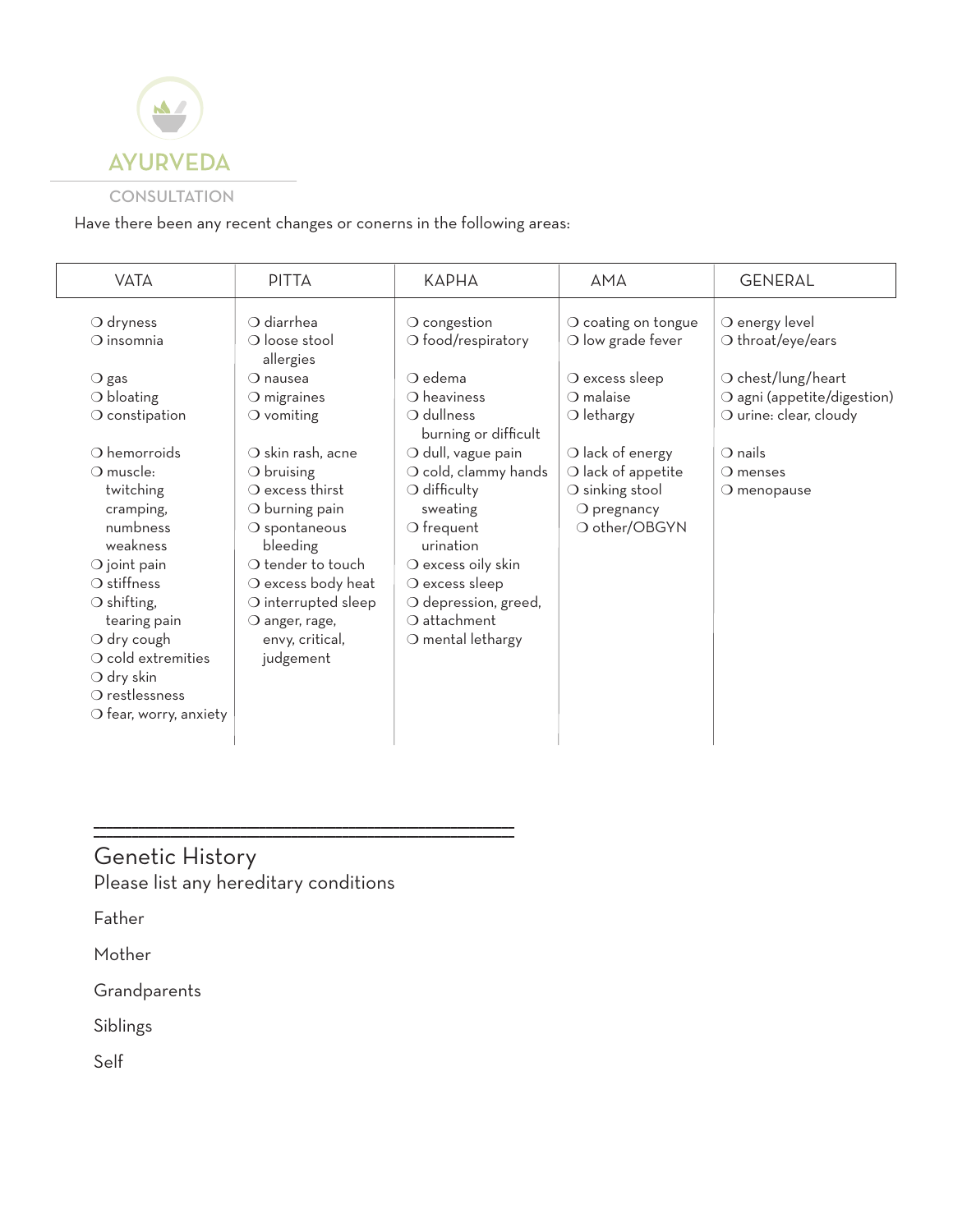

## Health History

Please list past serious illnesses / allergies/ accidents and any treatment received

| <b>ISSUE</b> | Symptoms/Duration/Treatment received |
|--------------|--------------------------------------|
|              |                                      |
|              |                                      |
|              |                                      |
|              |                                      |
|              |                                      |
|              |                                      |
|              |                                      |
|              |                                      |
|              |                                      |
|              |                                      |
|              |                                      |
|              |                                      |
|              |                                      |

Current medication taken for?

Current supplements taken for?

Current complimentary therapies used?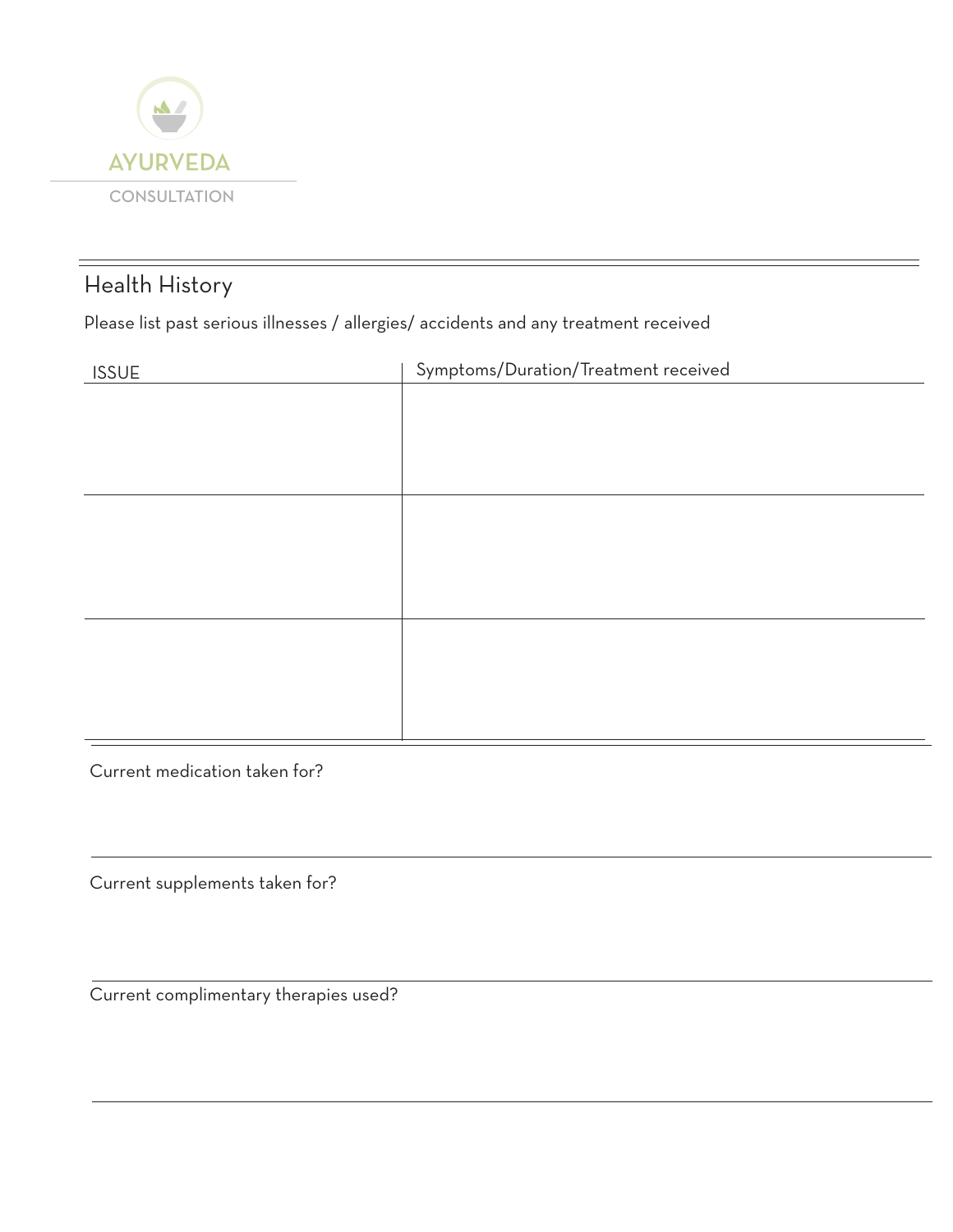

# Digestive Health Is your appetite: (feeling of hunger) Please choose one of the following and add additional comments : Erratic (sometimes very hungry, other times not) Sluggish Excessive Balanced Do you suffer from any of these? Flatulence/ bloating Heartburn Bad breath Irritable Bowel Syndrome Gallstones/ Liver problems Undigested food in stool an unpleasant taste in your mouth Any food intolerances or sensitivities? What is your typical Breakfast **Example 2018** Lunch Supper diet/ foods taken regularly? How much raw food do you eat (% of total) How much meat/fish do you eat (%) How much dairy do you eat (%) Are meal times regular? What snacks are eaten and when?

Glasses of water/ herbal tea per day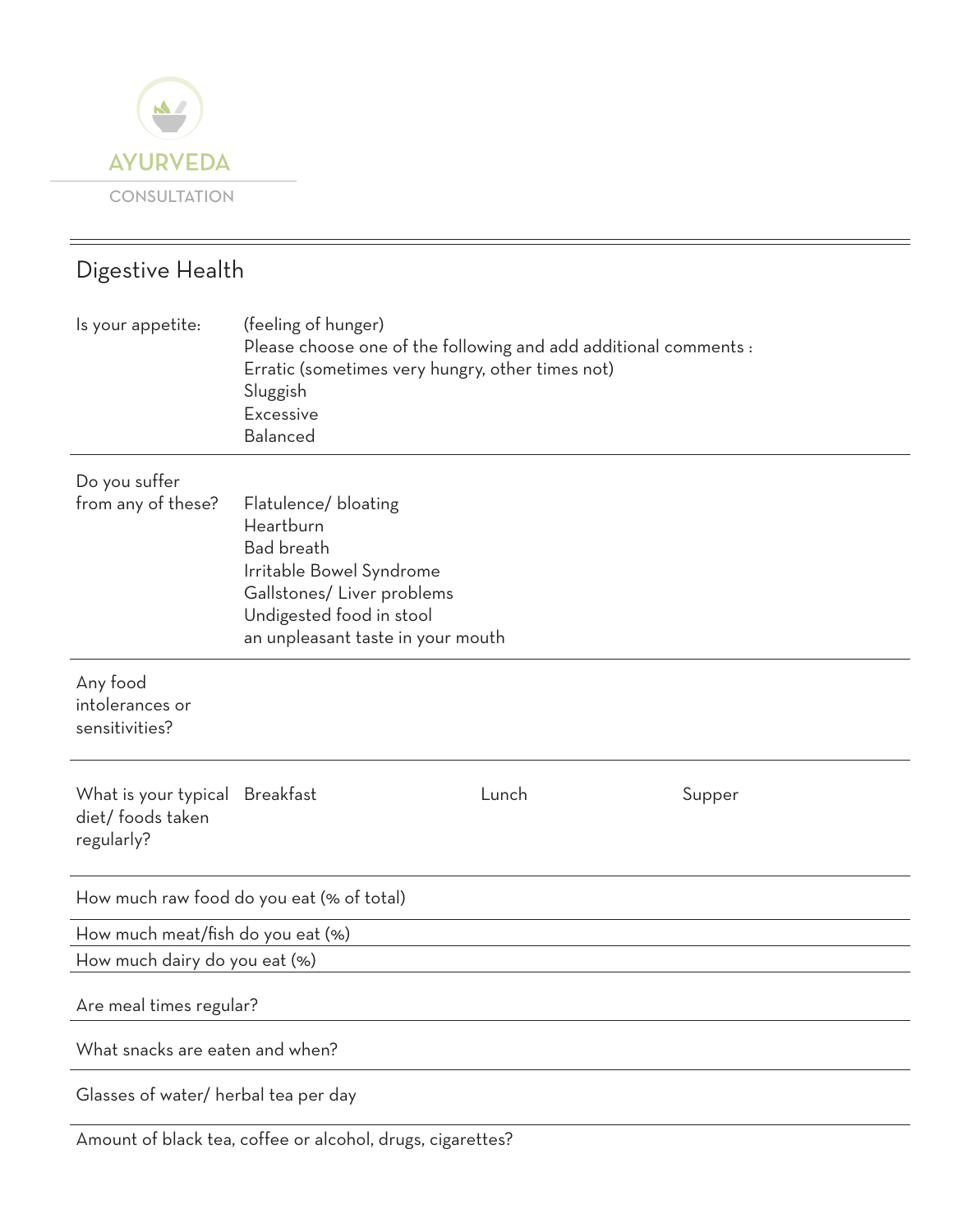

## Elimination

No. of bowel movements/ day

Do you get constipation or diarrhoea?

| Any of the following in regards to your stool? |  |  |  |  |  |                                                                   |  |
|------------------------------------------------|--|--|--|--|--|-------------------------------------------------------------------|--|
|                                                |  |  |  |  |  | Sinks Mucus Floats Bad odour No odour Sticky Undigested food seen |  |

Any issues with urine?

How is your immunity?

How many colds/ flu per year?

|  |  |  | Do you suffer from (please give details): Cold sores Thrush Candida Hay fever Allergies |  |  |  |  |
|--|--|--|-----------------------------------------------------------------------------------------|--|--|--|--|
|--|--|--|-----------------------------------------------------------------------------------------|--|--|--|--|

|  | How are your energy levels? Balanced |  |  | Erratic Feel tired a lot Chronic fatigue |  |
|--|--------------------------------------|--|--|------------------------------------------|--|
|--|--------------------------------------|--|--|------------------------------------------|--|

How active are you, including exercise taken?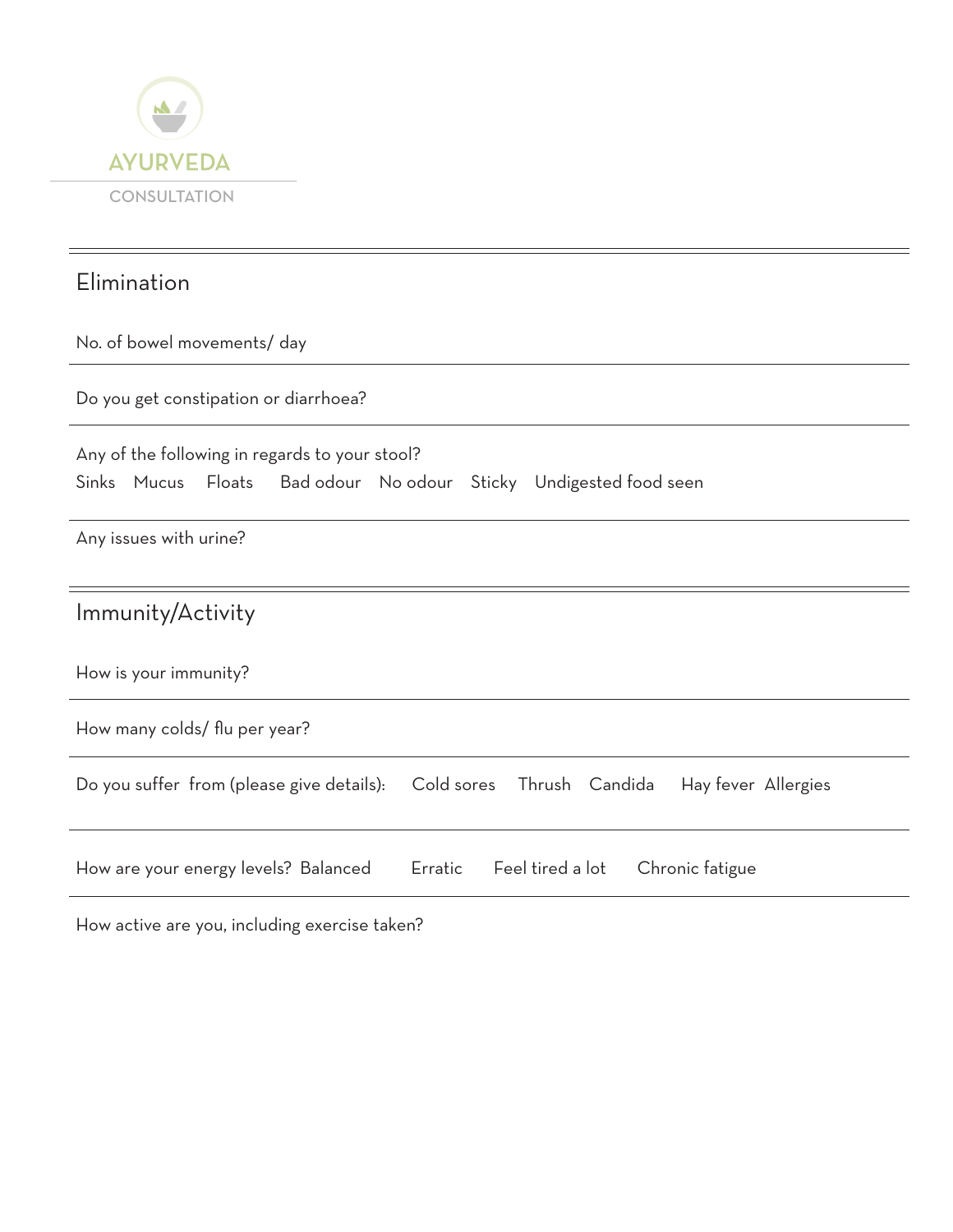

## Metabolism

Do you generally feel warm or cold?

Do you feel pain anywhere?

Do you sweat easily?

Are you often thirsty?

## Psychological

Are you stressed/ worried? What is the cause?

How is your self-esteem?

How are your relationships?

Can you express your feelings?

Are you happy in your work?

#### Sleep

When do you go to bed and wake up?

Any insomnia? What time?

Do you feel rested on waking in the morning?

How many hours sleep needed?